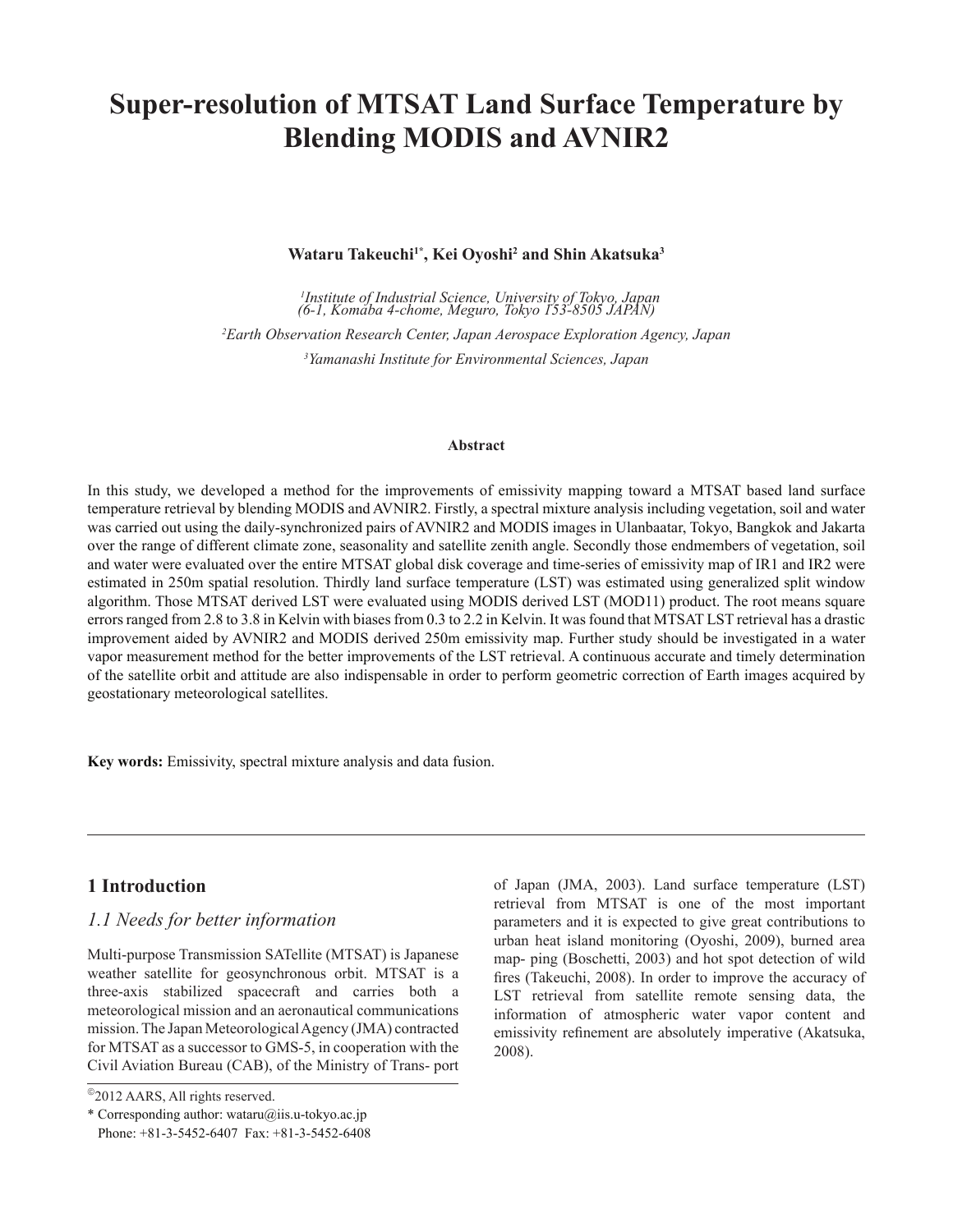There have been several studies to produce emissivity maps of thermal infrared measurements by using remote sensing data with high spatial resolutions such as ALOS AVNIR2 or Landsat ETM. High spatial resolution data are effective in monitoring thermal environment at the local or regional scale, however, it may not cover a large area because of its narrow swath width. Extending the area would require use of wide coverage data such as MODIS or MTSAT. On the other hand, MTSAT data may not detect fine spatial structures in mixtures of vegetation, soil and water because of its coarse spatial resolution. In this sense, it is necessary to devise a method for the fusion of the data with different spatial resolutions (Takeuchi, 2003).

### *1.2 Objective of this research*

In this paper, we develop a method for mapping of MTSAT emissivity improvements by blending MODIS and AVNIR2 measurements using the daily-synchronized pairs of AVNIR2 and MODIS scenes.

## **2 Methodology**

Figure 1 shows a framework of land surface temperature mapping by blending MODIS and AVNIR2. Four pairs of AVNIR2 VNIR and MODIS VNIR images are collected to cover Bangkok, Tokyo, Ulanbaatar and Jakarta. A spectral mixture analysis was carried out to estimate the endmembers of vegetation, soil and water collectively called as VSW map (Bateson, 2000). Secondly, a series of emissivity for vegetation, soil and water of MTSAT IR1 and IR2 were computed by integrating spectral response functions with ASTER spectral library (Salisbury, 1992). MTSAT data are downloaded from University of Tokyo MTSAT data processing system (http://webgms.iis.u-tokyo.ac.jp/). Thirdly, a generalized split window algorithm was applied to MTSAT IR1, IR2 and those of emissivities (Sobrino, 2004) as shown in equation (1). IR1 and IR2 are brightness temperatures, ε represents an average of emissivity of IR1 and IR2, ∆ε represents a subtraction of those and aiare coefficients. Those Coefficients were calibrated based on the results of simulated MTSAT thermal measurements with LOWTRAN simulation code (Oyoshi, 2009). Finally those MTSAT derived LST were evaluated using MODIS derived LST (MOD11) product.

LST = IR1 + a1(IR1 – IR2) + a2(IR1 – IR2)<sup>2</sup>+ a3(1−ε)+a4W(1−ε)+a5 $\Delta$ ε + a6W $\Delta$ ε+a0 (1)

#### **3 Results and Discussions**

#### *3.1 Endmember selection and emissivity estimation*

Figure 2 shows a scatter plot between MODIS Channel 1 and 2 space. A triangle in the image shows endmembers of vegetation, soil and water respectively. All those scatter plots shows a triangle-shaped spatial distribution and the vertex are located outside the triangles. This implies that MODIS 250m resolution is not enough to estimate pure pixels of vegetation, soil and water (endmembers), and enhance the importance of spectral mixture analysis aided by AVNIR2 with 10m resolution. Scene-by-scene defined endmembers have variations in four pairs of scenes characterized by land cover types. Figure 2-(a) shows dense plots at rich vegetation cover in Bangkok city, (b) shows lower reflectances both in channel 1 and channel 2 characterized by less vegetation in Tokyo, (c) gives higher values near a soil line from vertex S to W and (d) have some plots outside the triangle. Those facts yield big variations in endmembers of vegetation and soil, especially. We have employed the endmember pair based on the policy to include as much as pixels in the four types of triangles as shown in Table 1. Underlined values are selected endmember pairs in the further study.

A series of emissivity for vegetation, soil and water of MTSAT IR1 and IR2 were computed by integrating spectral response functions as shown in Table 2.

#### *3.2 Land surface temperature estimation*

The selected endmembers were used to map emissivities of



Figure 1. A flowchart of land surface temperature mapping by blending MODIS and AVNIR-2.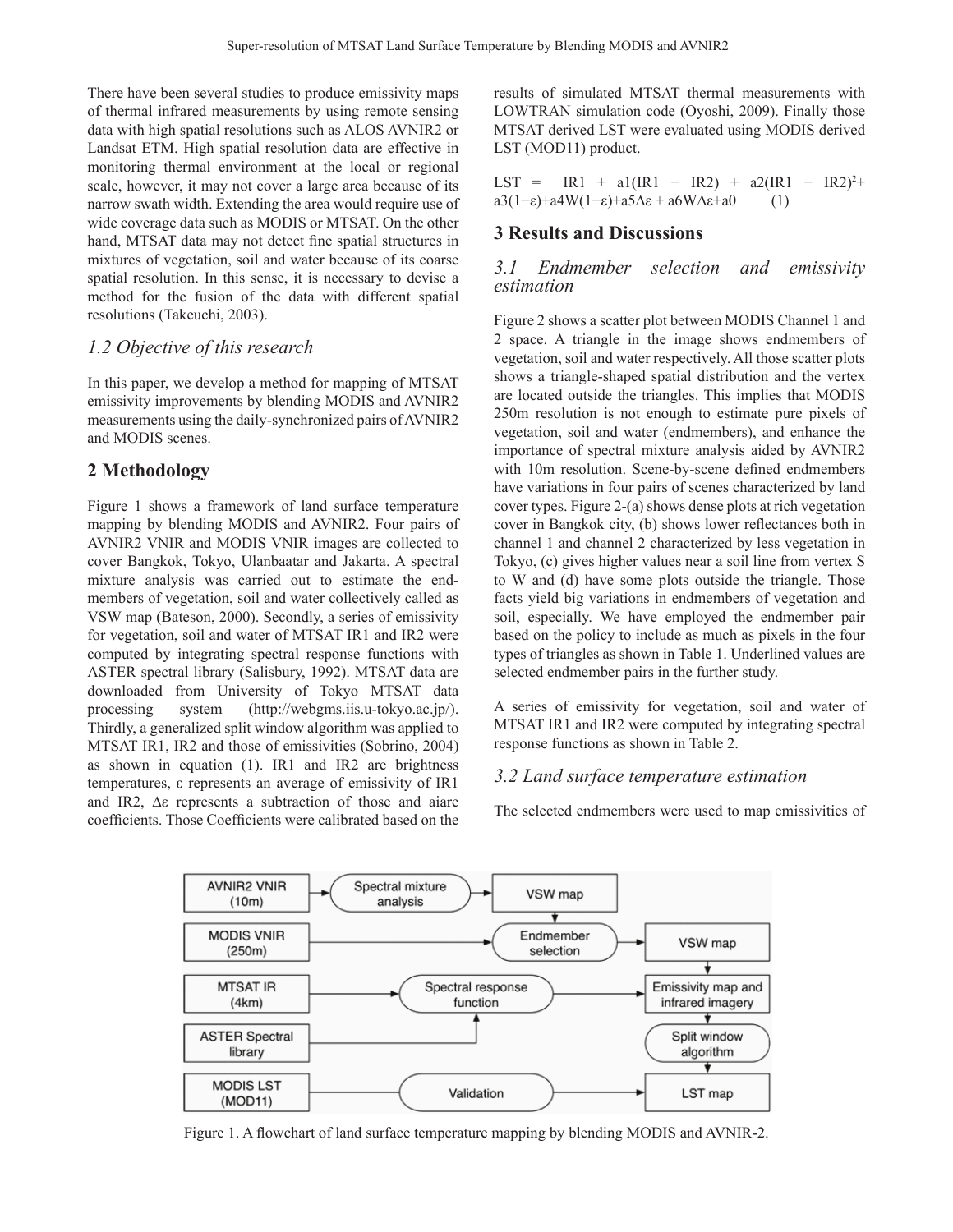

Figure 2. Scatter plot between MODIS Channel 1 and 2 space. A triangle in the image shows endmembers of vegetation, soil and water respectively.

Table 1. Endmembers of MODIS channel 1 and 2 in reflectances at the land surface for vegetation, soil and water over Bangkok, Tokyo, Ulanbaatar and Jakarta. Underlined values are selected endmember pairs in the further study.

| Scene location (date)   | Ch.1       |      |       | Ch. 2      |      |       |
|-------------------------|------------|------|-------|------------|------|-------|
|                         | Vegetation | Soil | Water | Vegetation | Soil | Water |
| Bangkok (2006/12/12)    | 5.7        | 23.2 | 4.6   | 58.1       | 3.1  |       |
| Tokyo $(2007/03/01)$    | 4.8        | 17.0 | 4.2   | 41.2       | 56.8 | 3.0   |
| Ulanbaatar (2008/08/11) | 5.7        | 27.8 | 4.5   | 56.9       | 35.8 | 4.7   |
| Jakarta (2009/07/17)    | 6.8        | 274  | 5.2   | 44.6       | 27.0 | 2.6   |
|                         |            |      |       |            |      |       |

Table 2: Emissivities of vegetation, soil and water of MTSAT IR1 and IR2 Table 2. Emissivities of vegetation, soil and water of MTSAT IR1 and IR2.

| Channel (wavelength)        | Vegetation | Soil   | Water  |
|-----------------------------|------------|--------|--------|
| $IR1(10.3-11.3 \text{ um})$ | 0.9804     | 0.9689 | 0.9924 |
| $IR2(11.5-12.5 \text{ um})$ | 0.9787     | 0.9770 | 0.9880 |
|                             |            |        |        |

IR1 and IR2 and a generalized split window algorithm were applied to MTSAT scenes by using equation (1). Figure 3 shows land surface temperature (LST) maps derived from MODIS LST product in 1km, MTSAT LST in 4km, MTSAT LST in 250m and MODIS VNIR color composite image in Bangkok, Tokyo, Ulanbaatar and Jakarta respectively. MODIS LST 1km and MODIS VNIR 250m shows that higher LST area are characterized by sparse vegetation cover and rich concrete or asphalt cover at urban cities. Overall MTSAT LST 4km have similar spatial patterns with MODIS LST 1km and MTSAT LST 250m captures much finer textual features than 4km product. A manual image shifting were required to overlay MTSAT scenes with MODIS scenes because of poor geometric accuracy of MTSAT. A continuous accurate and timely de- termination of the satellite orbit and attitude are also indispensable in order to perform geometric correction of Earth images acquired by geostationary meteorological satellites (Takeuchi, 2007).

Figure 4 shows a scatter plot between MODIS LST and MTSAT LST. A linear line in the figure shows a regression line between them. Equation (2)-6 shows a result of linear regression between MODIS LST and MTSAT LST. x represents MODIS LST and y MTSAT LST respectively. It was found that the root means square errors (RMSEs) ranges from 2.8 to 3.8 in Kelvin with biases from 0.3 to 2.2 in Kelvin. The biggest error was found at MTSAT LST scene in Jakarta and it was caused by a relatively higher atmospheric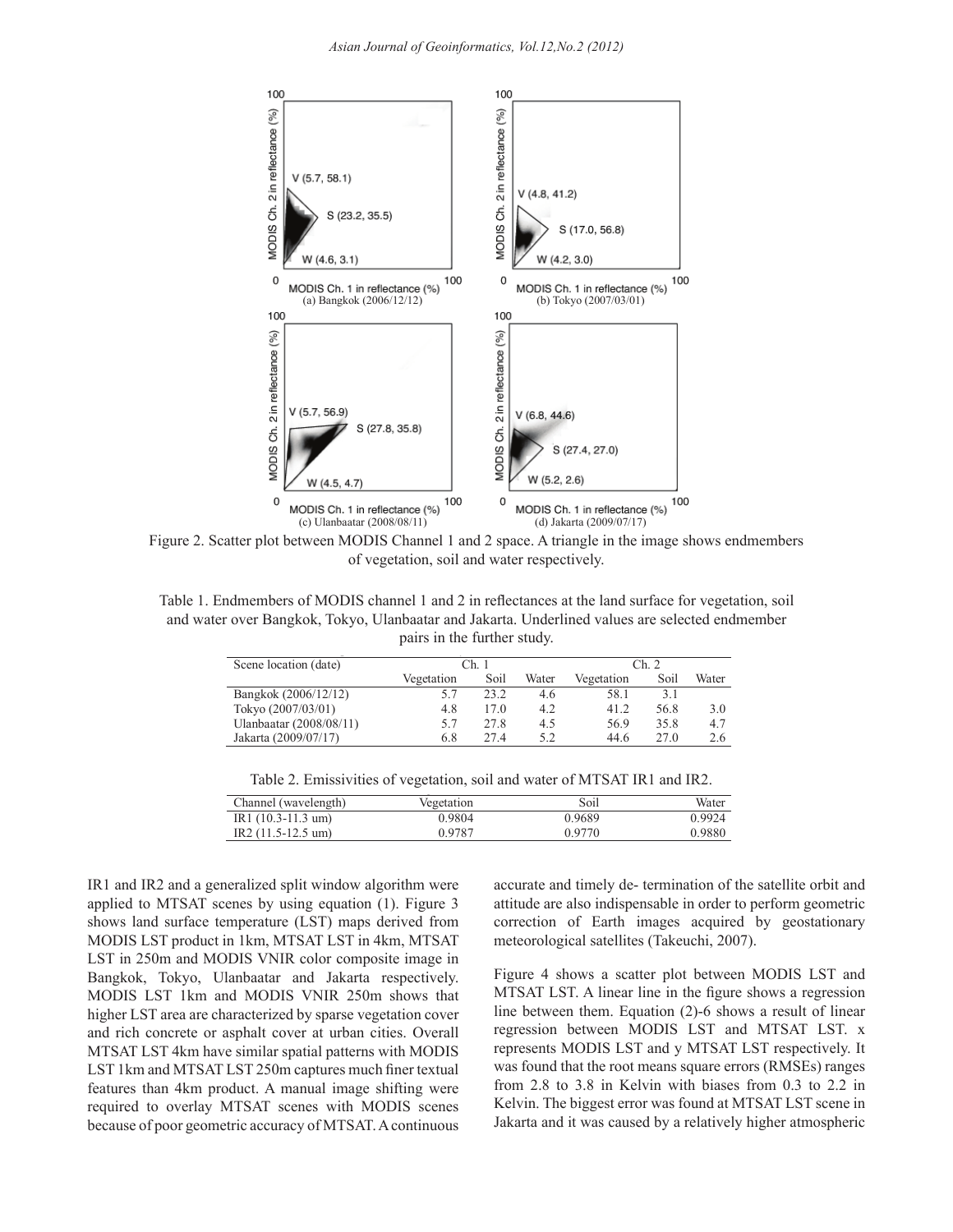

Figure 3: Land surface temperature (LST) map derived from MTSAT in 4km, MTSAT in 250m, Figure 3. Land surface temperature (LST) map derived from MTSAT in 4km, MTSAT in 250m, MODIS product MODIS product in 1km and MODIS VNIR color composite image in Bangkok, Tokyo, Ulanbaatar in 1km and MODIS VNIR color composite image in Bangkok, Tokyo, Ulanbaatar and Jakarta respectively.



Figure 4. Scatter plot between MODIS LST and MTSAT LST. A linear line in the figure shows a regression line between them.

water vapor concentration. A further study is indispensable to estimate an accurate water vapor estimation model supplemented by a radiosonde (Akatsuka, 2008).

- $y = 0.97x + 0.3$ , RMSE=3.4 (K) (2)
- $y = 0.86x + 0.2$ , RMSE=2.8 (K) (3)
- $y = 0.82x + 2.2$ , RMSE=3.2 (K) (4)

 $y=0.96x + 1.7$ , RMSE=3.8 (K) (5)

where  $x=LST_{MODIS}$ ,  $y=LST_{MTSAT}$  respectively.

# **4 Concluding Remarks**

This study demonstrated a method for mapping of emissivity improvements by blending MODIS and AVNIR2 measurements. A spectral mixture analysis including